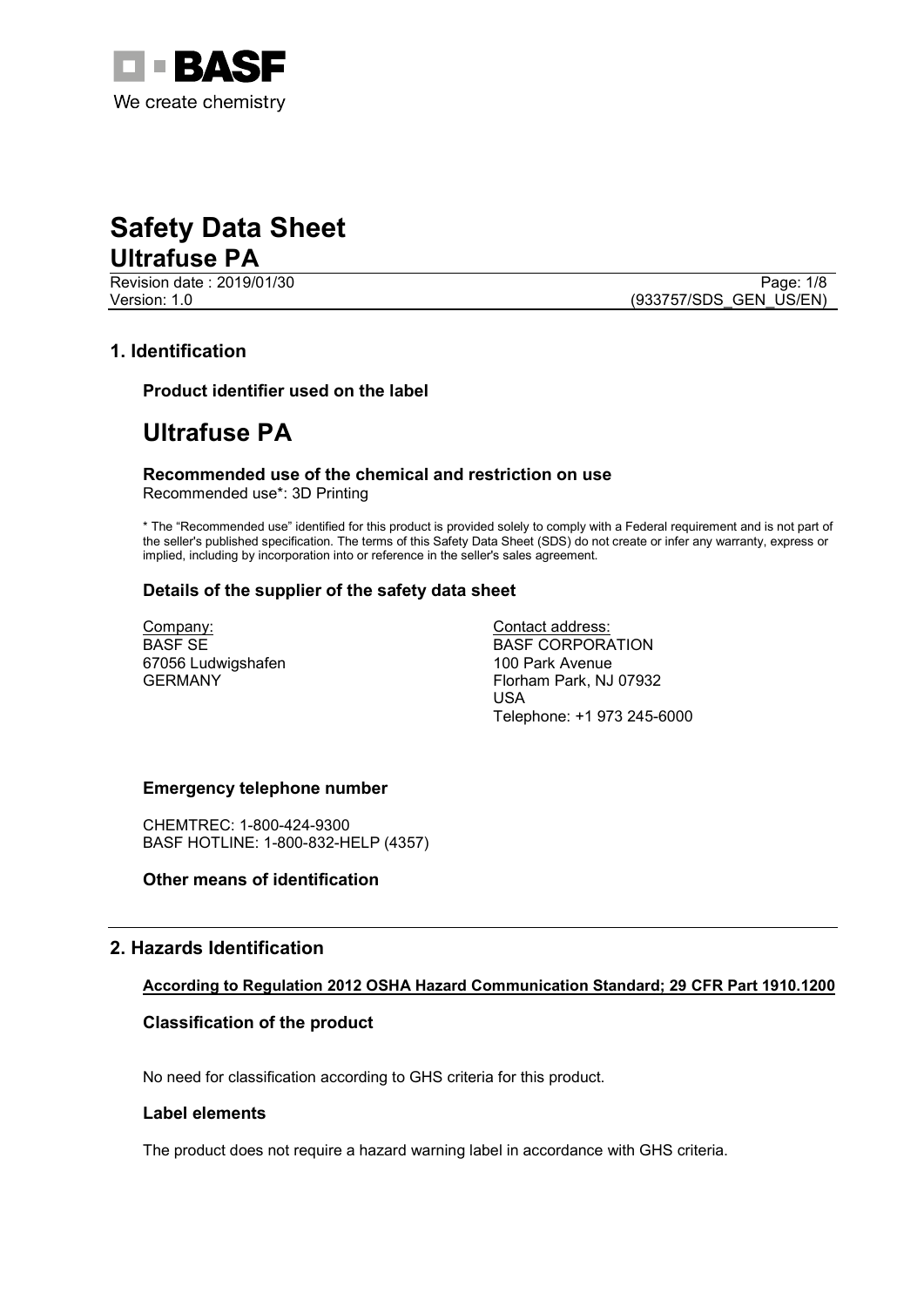#### **3. Composition / Information on Ingredients**

#### **According to Regulation 2012 OSHA Hazard Communication Standard; 29 CFR Part 1910.1200**

Under the referenced regulation, this product does not contain any components classified for health hazards above the relevant cut off value.

#### **4. First-Aid Measures**

#### **Description of first aid measures**

#### **General advice:**

Remove contaminated clothing.

Burns caused by molten material require hospital treatment.

#### **If inhaled:**

Assist in breathing if necessary. Keep patient calm, remove to fresh air.

#### **If on skin:**

Burns caused by molten material require hospital treatment. Wash affected areas thoroughly with soap and water. If irritation develops, seek medical attention.

#### **If in eyes:**

In case of contact with the eyes, rinse immediately for at least 15 minutes with plenty of water. If irritation develops, seek medical attention.

#### **If swallowed:**

Ingestion is not likely in the available physical form. If ingested, seek medical attention.

#### **Most important symptoms and effects, both acute and delayed**

Symptoms: The most important known symptoms and effects are described in the labelling (see section 2) and/or in section 11.

Hazards: No hazard is expected under intended use and appropriate handling.

#### **Indication of any immediate medical attention and special treatment needed**

Note to physician<br>Treatment:

Treat according to symptoms (decontamination, vital functions), no known specific antidote.

#### **5. Fire-Fighting Measures**

#### **Extinguishing media**

Suitable extinguishing media: water spray, foam, dry powder, carbon dioxide

Unsuitable extinguishing media for safety reasons: water jet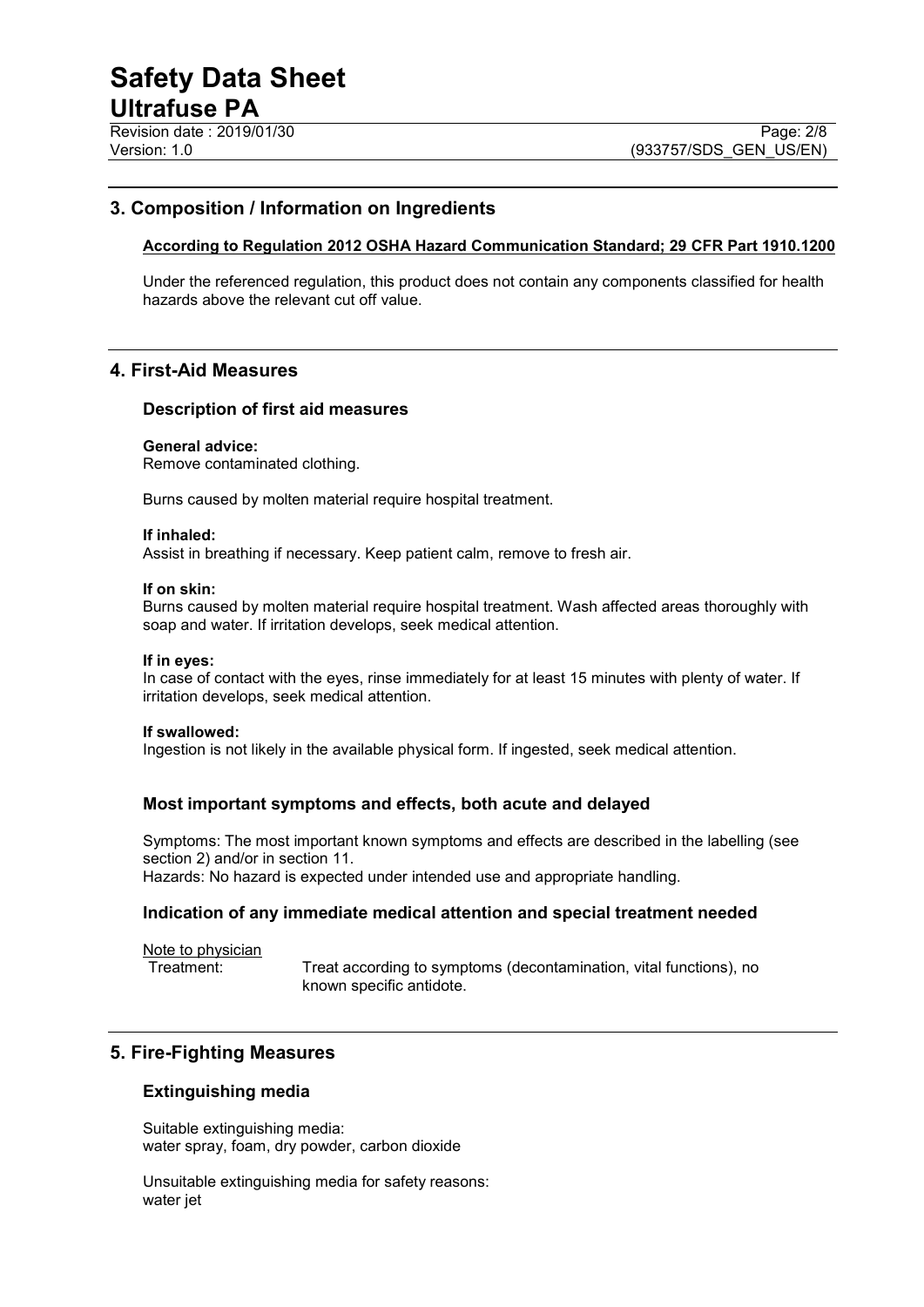Revision date : 2019/01/30<br>
Version: 1.0<br>
Version: 1.0 (933757/SDS GEN US/EN)

(933757/SDS\_GEN\_US/EN)

#### **Special hazards arising from the substance or mixture**

Hazards during fire-fighting:

carbon monoxide, hydrogen cyanide, can be emitted at > 300 °C Under special fire conditions traces of other toxic substances are possible. Formation of further decomposition and oxidation products depends upon the fire conditions.

#### **Advice for fire-fighters**

Protective equipment for fire-fighting: Wear a self-contained breathing apparatus.

#### **Further information:**

Dispose of fire debris and contaminated extinguishing water in accordance with official regulations.

#### **6. Accidental release measures**

Further accidental release measures: High risk of slipping due to leakage/spillage of product.

#### **Personal precautions, protective equipment and emergency procedures**

Avoid all sources of ignition: heat, sparks, open flame.

#### **Environmental precautions**

Do not discharge into drains/surface waters/groundwater.

#### **Methods and material for containment and cleaning up**

For small amounts: Pick up with suitable appliance and dispose of. For large amounts: Pick up with suitable appliance and dispose of. Use spark-proof tools and explosion-proof equipment.

#### **7. Handling and Storage**

#### **Precautions for safe handling**

Provide exhaust ventilation if dust is formed.

Protection against fire and explosion: Take precautionary measures against static discharges.

#### **Conditions for safe storage, including any incompatibilities**

The product in undamaged packing need not be stored separately.

Suitable materials for containers: Stainless steel 1.4301 (V2), Stainless steel 1.4401, High density polyethylene (HDPE), Low density polyethylene (LDPE), Paper/Fibreboard

Further information on storage conditions: Frost sensitive sensitive to heat

Storage stability: Protect against moisture.

#### **8. Exposure Controls/Personal Protection**

No occupational exposure limits known.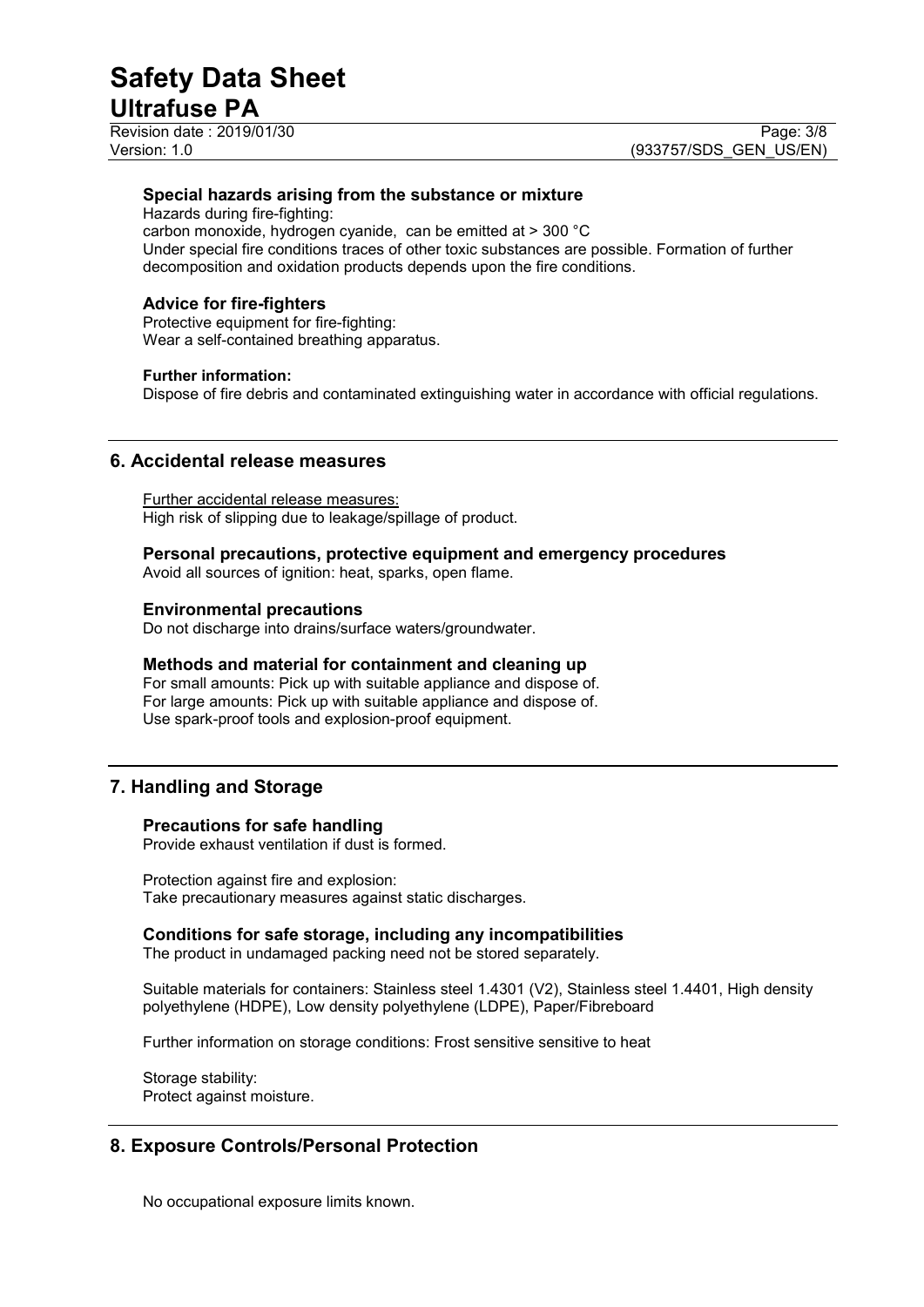# **Safety Data Sheet**

### **Ultrafuse PA**

Revision date : 2019/01/30<br>
Version: 1.0 Page: 4/8<br>
Version: 1.0 (933757/SDS GEN US/EN)

#### **Advice on system design:**

Provide local exhaust ventilation to control dusts/vapours.

#### **Personal protective equipment**

#### **Respiratory protection:**

Wear respiratory protection if ventilation is inadequate. Wear a NIOSH-certified (or equivalent) particulate respirator. Wear a NIOSH-certified (or equivalent) organic vapour/particulate respirator.

#### **Hand protection:**

Wear gloves to prevent contact during mechanical processing and/or hot melt conditions.

#### **Eye protection:**

Safety glasses with side-shields (frame goggles) (e.g. EN 166)

#### **Body protection:**

Body protection must be chosen based on level of activity and exposure.

#### **General safety and hygiene measures:**

Wear protective clothing to prevent contact during mechanical processing and/or hot melt conditions. Avoid inhalation of dust. Handle in accordance with good industrial hygiene and safety practice.

#### **9. Physical and Chemical Properties**

| Form:                          | filament                                                              |
|--------------------------------|-----------------------------------------------------------------------|
| Odour:                         | odourless                                                             |
| Odour threshold:               | not applicable, odour not perceivable                                 |
| Colour:                        | white, translucent                                                    |
| pH value:                      | not soluble                                                           |
| Melting temperature:           | approx. 191 - 197 °C                                                  |
| onset of boiling:              | not applicable                                                        |
| Sublimation point:             | No applicable information available.                                  |
| Flash point:                   | not applicable, the product is a solid                                |
| Flammability:                  | not highly flammable                                                  |
| <b>Flammability of Aerosol</b> | not applicable, the product does not                                  |
| Products:                      | form flammable aerosoles                                              |
| Lower explosion limit:         | For solids not relevant for                                           |
|                                | classification and labelling.                                         |
| Upper explosion limit:         | For solids not relevant for                                           |
|                                | classification and labelling.                                         |
| Autoignition:                  | $>$ 400 °C<br>(ASTM D1929)                                            |
| SADT:                          | Not a substance liable to self-decomposition according to UN          |
|                                | transport regulations, class 4.1.                                     |
| Vapour pressure:               | not applicable                                                        |
| Relative density:              | No data available.                                                    |
| Bulk density:                  | 690 - 790 kg/m3                                                       |
| Vapour density:                | not applicable, The product is a non-                                 |
|                                | volatile solid.                                                       |
| Partitioning coefficient n-    | not applicable                                                        |
| octanol/water (log Pow):       |                                                                       |
| Self-ignition                  | not self-igniting                                                     |
| temperature:                   |                                                                       |
| Thermal decomposition:         | $>$ 300 °C                                                            |
|                                | May decompose if overheated and/or subjected to prolonged<br>heating. |
| Viscosity, dynamic:            | not applicable, the product is a solid                                |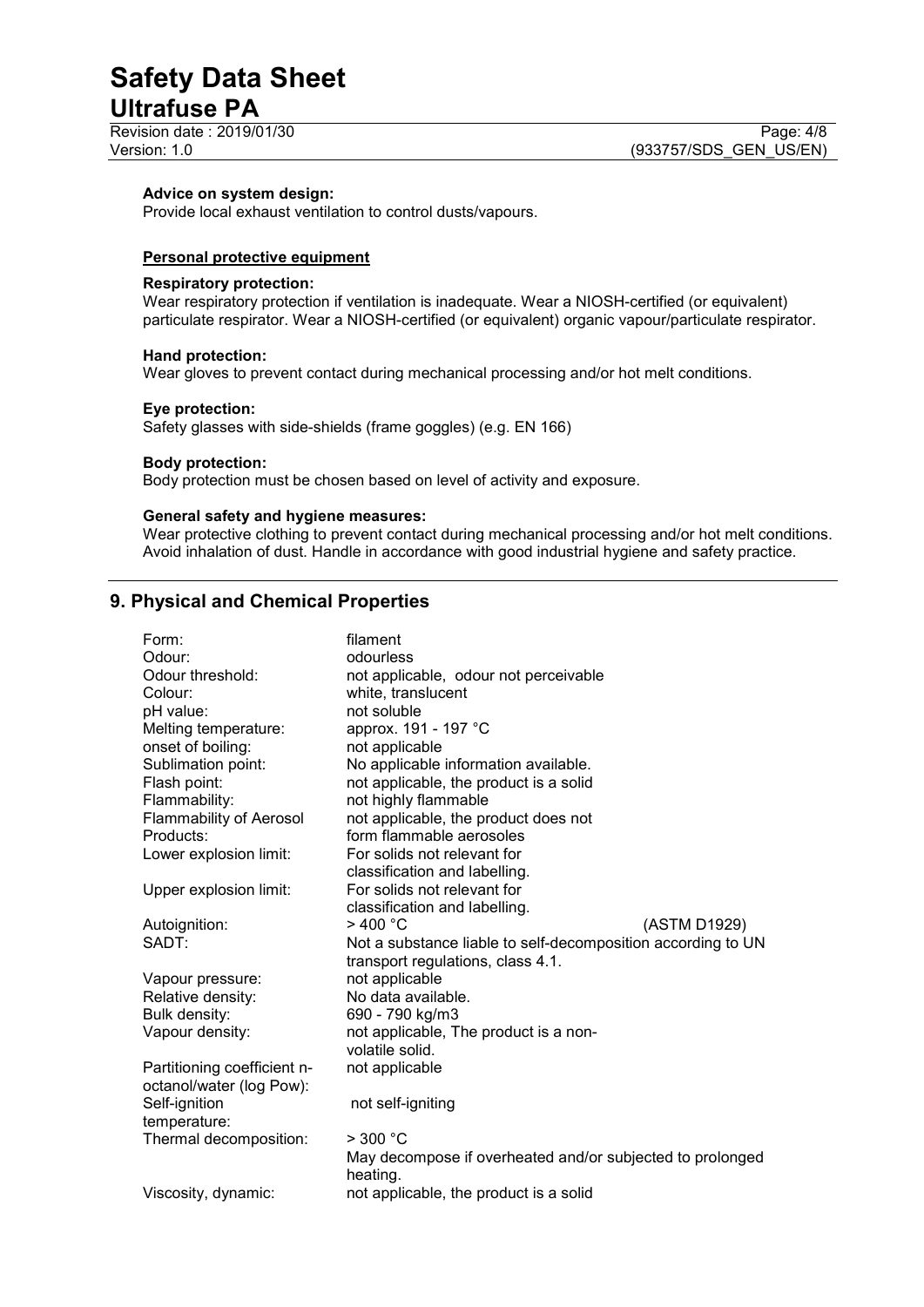Revision date : 2019/01/30<br>
Version: 1.0<br>
Version: 1.0 (933757/SDS GEN US/EN) (933757/SDS GEN US/EN)

Solubility in water:<br>
Evaporation rate:<br>
not applic

not applicable, The product is a nonvolatile solid.

#### **10. Stability and Reactivity**

#### **Reactivity**

No hazardous reactions if stored and handled as prescribed/indicated.

Corrosion to metals: No corrosive effect on metal.

Oxidizing properties: not fire-propagating

#### **Chemical stability**

The product is stable if stored and handled as prescribed/indicated.

#### **Possibility of hazardous reactions**

No hazardous reactions known.

**Conditions to avoid** Temperature: > 300 degrees Celsius

#### **Incompatible materials**

No substances known that should be avoided.

#### **Hazardous decomposition products**

Decomposition products: Hazardous decomposition products: carbon monoxide, hydrogen cyanide, caprolactam Thermal decomposition products: caprolactam, The substances/groups of substances mentioned may be released during processing.

Thermal decomposition:  $> 300 °C$ May decompose if overheated and/or subjected to prolonged heating.

#### **11. Toxicological information**

#### **Primary routes of exposure**

Routes of entry for solids and liquids are ingestion and inhalation, but may include eye or skin contact. Routes of entry for gases include inhalation and eye contact. Skin contact may be a route of entry for liquefied gases.

#### **Acute Toxicity/Effects**

#### Acute toxicity

Assessment of acute toxicity: Contact with molten product may cause thermal burns. The resin in pelleted form poses a low hazard.

Inhalation Type of value: ATE Value: > 5.0000 mg/l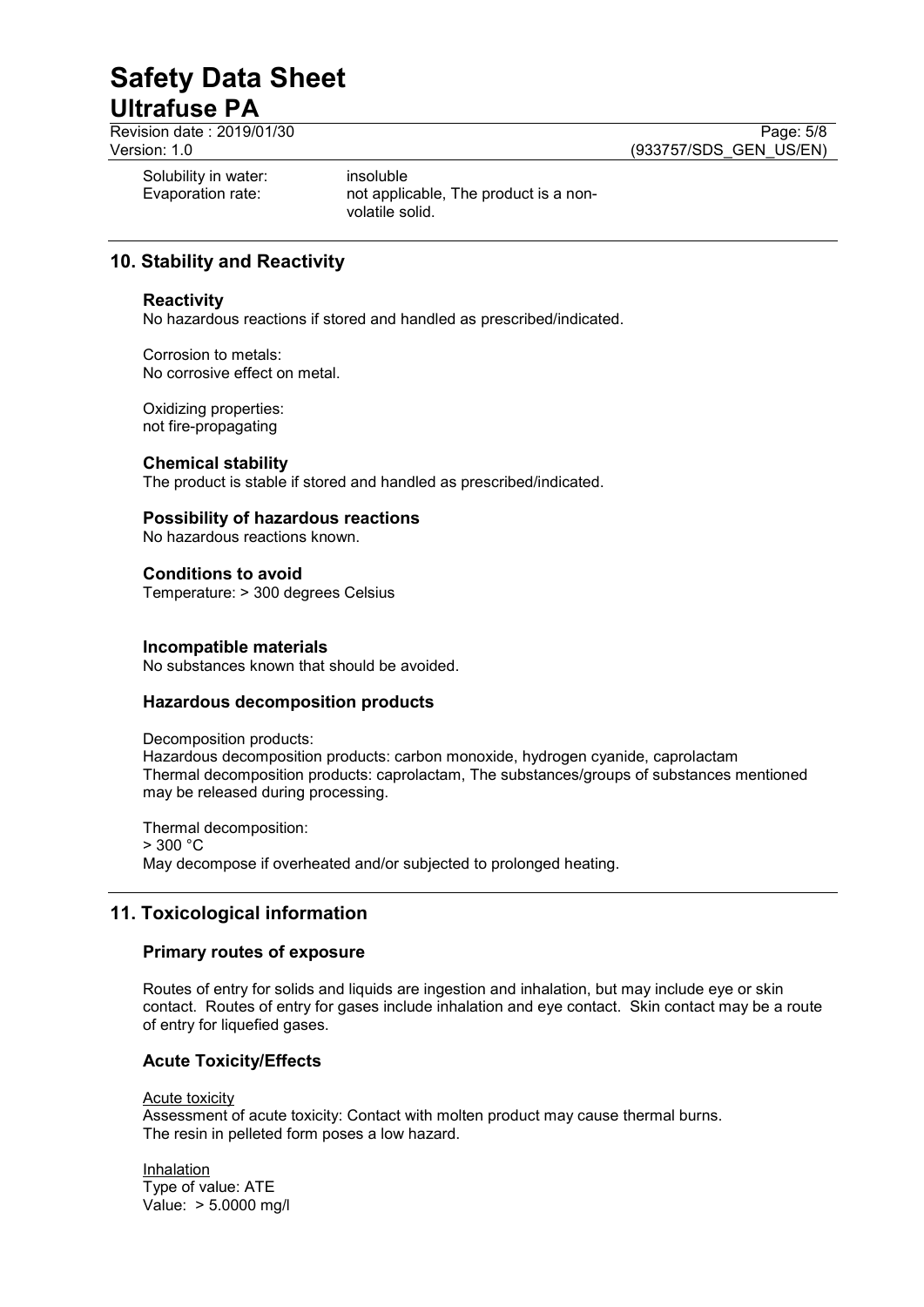Revision date : 2019/01/30<br>
Version: 1.0<br>
Version: 1.0 (933757/SDS GEN US/EN)

(933757/SDS GEN US/EN)

Determined for dust

### **Dermal**

Type of value: ATE Value: > 5,000 mg/kg

#### Assessment other acute effects

Assessment of STOT single: Based on available Data, the classification criteria are not met.

#### Irritation / corrosion

Assessment of irritating effects: Thermal decomposition products of the substance can irritate the eyes, skin, and respiratory tract.

#### **Sensitization**

Assessment of sensitization: The chemical structure does not suggest a sensitizing effect.

Aspiration Hazard No aspiration hazard expected.

#### **Chronic Toxicity/Effects**

#### Repeated dose toxicity

Assessment of repeated dose toxicity: Based on our experience and the information available, no adverse health effects are expected if handled as recommended with suitable precautions for designated uses.

#### Genetic toxicity

Assessment of mutagenicity: Based on our experience and the information available, no adverse health effects are expected if handled as recommended with suitable precautions for designated uses.

#### **Carcinogenicity**

Assessment of carcinogenicity: Based on our experience and the information available, no adverse health effects are expected if handled as recommended with suitable precautions for designated uses.

#### Reproductive toxicity

Assessment of reproduction toxicity: Based on our experience and the information available, no adverse health effects are expected if handled as recommended with suitable precautions for designated uses.

#### **Teratogenicity**

Assessment of teratogenicity: Based on our experience and the information available, no adverse health effects are expected if handled as recommended with suitable precautions for designated uses.

#### **Other Information**

Based on our experience and the information available, no adverse health effects are expected if handled as recommended with suitable precautions for designated uses.

#### **Symptoms of Exposure**

The most important known symptoms and effects are described in the labelling (see section 2) and/or in section 11.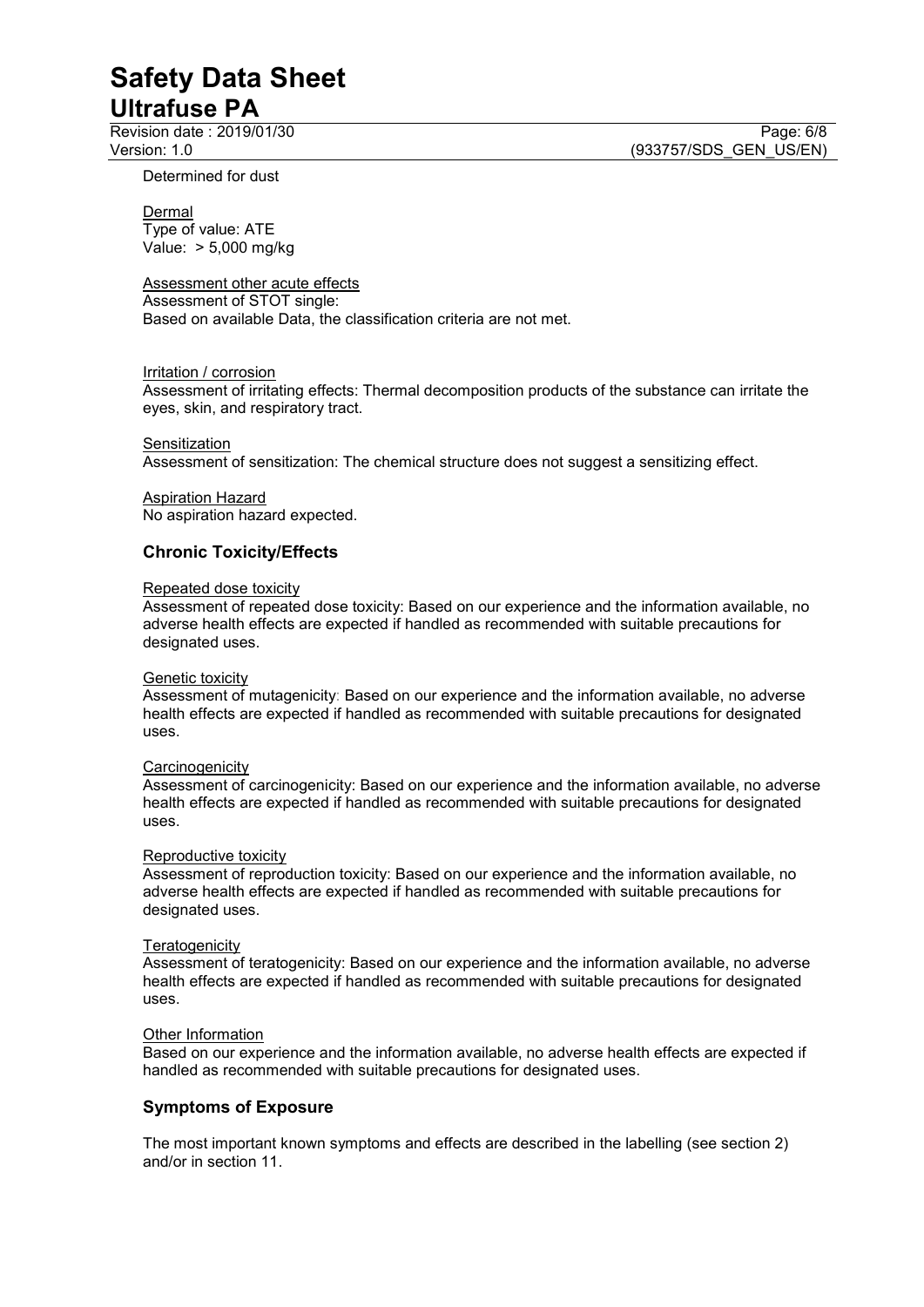# **Safety Data Sheet**

### **Ultrafuse PA**

Revision date : 2019/01/30 Page: 7/8<br>Version: 1.0 (933757/SDS GEN US/EN)

#### **12. Ecological Information**

#### **Toxicity**

Aquatic toxicity Assessment of aquatic toxicity: There is a high probability that the product is not acutely harmful to aquatic organisms. The product has not been tested. The statement has been derived from the structure of the product.

#### **Persistence and degradability**

Assessment biodegradation and elimination (H2O) Experience shows this product to be inert and non-degradable.

#### **Bioaccumulative potential**

Assessment bioaccumulation potential Accumulation in organisms is not to be expected.

Bioaccumulation potential The product will not be readily bioavailable due to its consistency and insolubility in water.

#### **Mobility in soil**

Assessment transport between environmental compartments Study scientifically not justified.

#### **Additional information**

Add. remarks environm. fate & pathway: Due to the consistency of the product, dispersion into the environment is impossible. Therefore no negative effects on the environment may be anticipated based on the present state of knowledge.

#### **13. Disposal considerations**

#### **Waste disposal of substance:**

Observe national and local legal requirements.

#### **Container disposal:**

Dispose of in accordance with national, state and local regulations. Packs must be completely emptied. Completely emptied packagings can be given for recycling.

#### **14. Transport Information**

**Land transport** USDOT

Not classified as a dangerous good under transport regulations

**Sea transport** IMDG

Not classified as a dangerous good under transport regulations